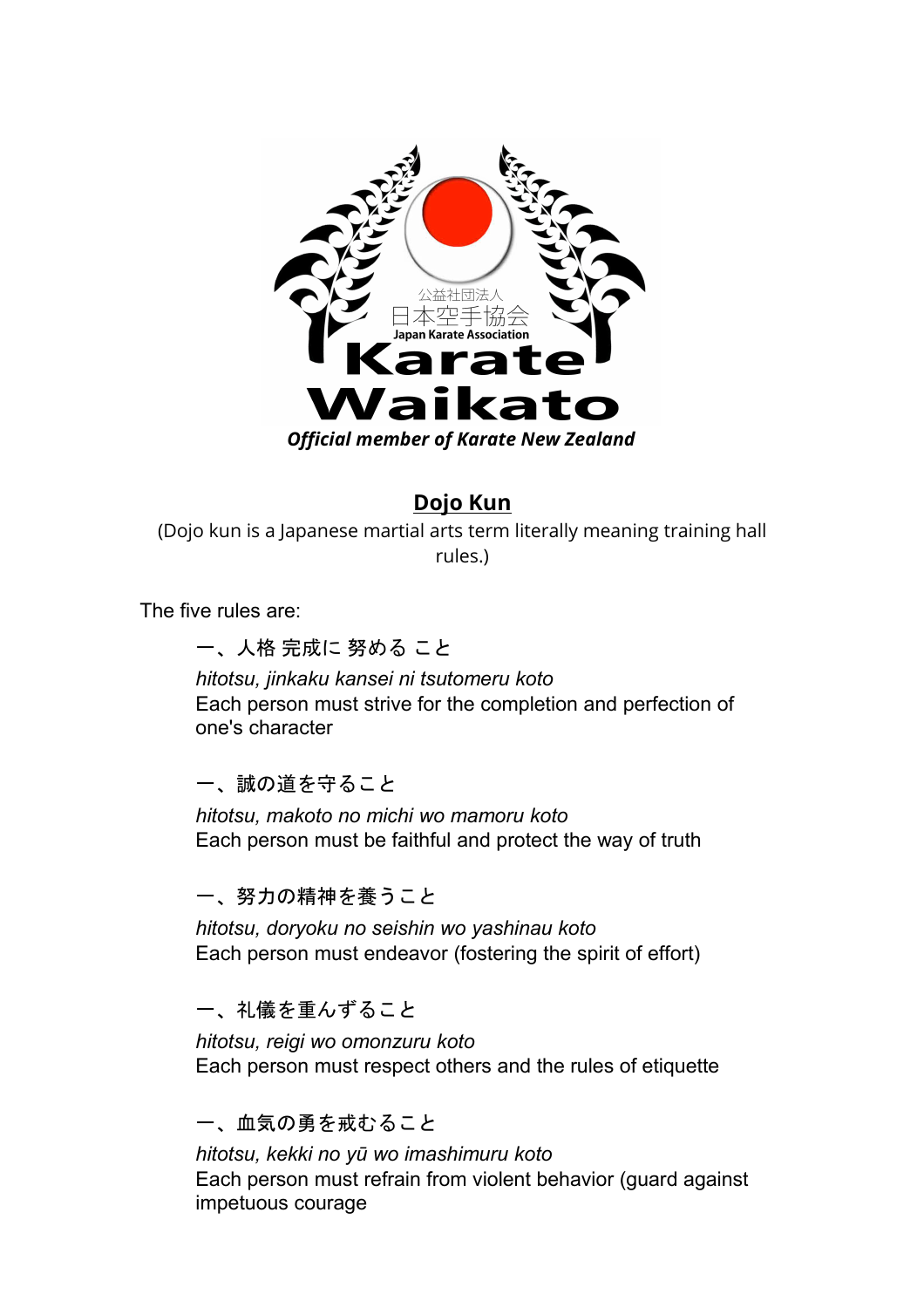# *Dress Code and Personal Hygiene*

- Each member must train in suitable attire *i.e.* appropriate gym dress or traditional Karate uniform (Gi).
- No person may train while suffering a medical condition or injury.
- No one will be permitted to train while wearing jewellery of any kind including rings, watches, bracelets, earrings, necklaces.
- Only female members to wear white crop top beneath Karate uniforms.
- Clean and tidy appearance is essential.
- Long hair must be tied back.
- All Karate Gi's to be properly worn and no one is to enter the dojo (training hall) unless the Karate Gi is properly worn and belt tied in the correct manner.
- Should your uniform or belt become loose during training you are required to remove yourself to the back of the dojo, and properly re-dress before re-joining the training session.
- Finger and toe nails are to be short at all times.
- Female members are to be mindful of their finger nail length.
- No shoes are permitted to be worn on the dojo floor (training area).
- No toilet stops during class except in an illness or emergency situation.
- There is to be no eating or drinking in the dojo apart from water bottles.

#### *Attendance*

Each member is required to attend classes regularly. Senior members are required to attend all training sessions.

# *Grading's*

Grading's are to be usually conducted 3 times per year for the Senior Belts and 4 times per year for the Junior Belts (end of term)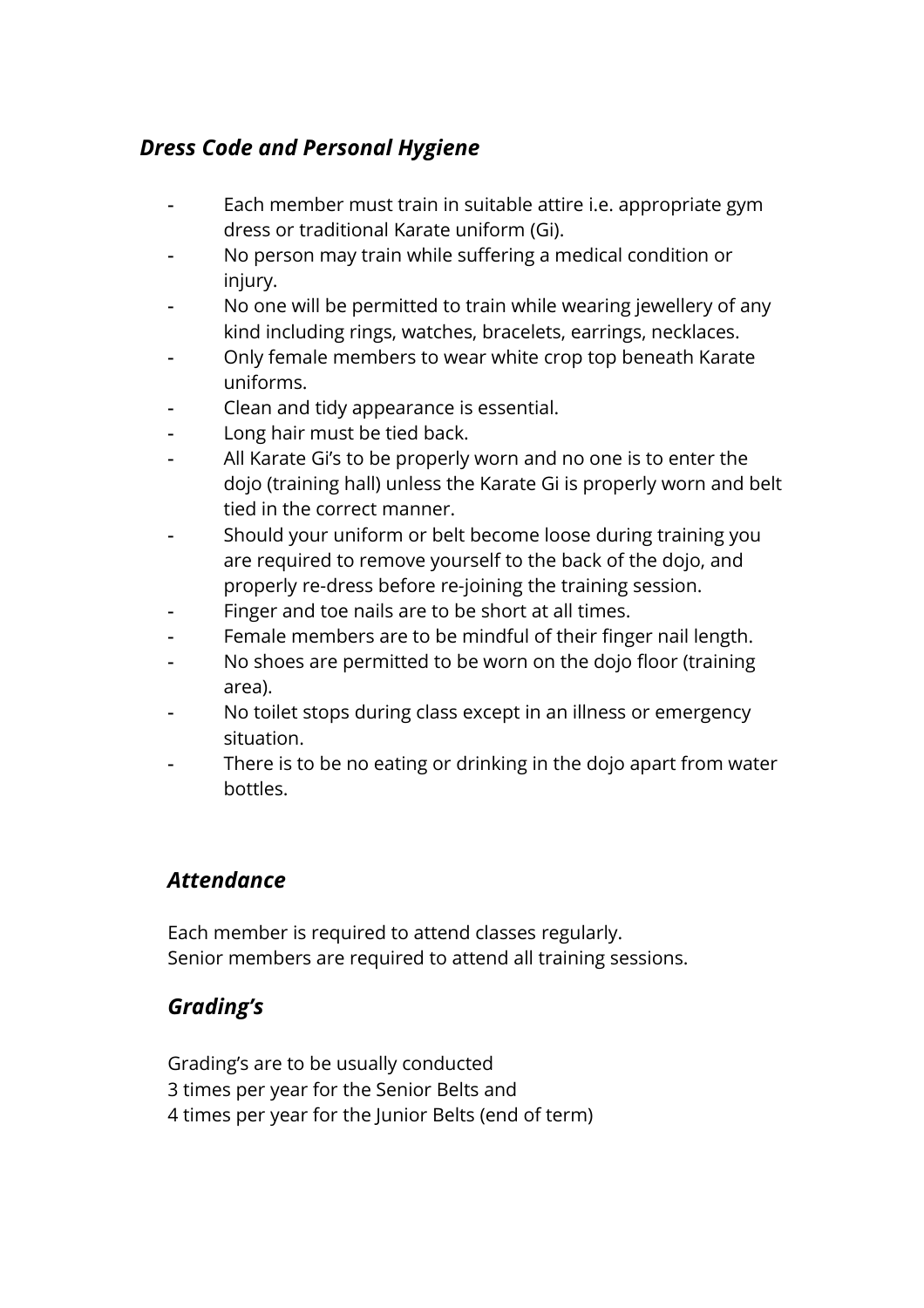# *Conduct in the Dojo*

- No talking or general frolicking
- On entering and leaving the dojo you must bow.
- You are obliged to bow as a form of greeting to senior members particularly Japanese instructors as this is the traditional Japanese greeting.
- Junior members are expected to always show respect to senior members. Always show respect to adults.
- You should arrive at training at least 10 minutes before class and commence your own practice and warm up.
- **Once class is finished there is to be no running around school grounds. Parents / caregivers are to pick children up promptly after class.**

#### *Karate is a Contact SPORT*

- Extreme care and control is to be exercised at all times.
- During class one is expected to train extremely hard and focus on your own individual training, remembering to Kiai on each  $5<sup>th</sup>$  $/10^{th}$  technique and on Mawate (when one turns).

# *Safety*

- Mouth-guards should be worn when sparring Mitts should be worn when sparring
- Chest protectors are recommended for Female members.
- Groin guards can be used by male members
- Shin guards required for WKF competitions
- Children should be seen into the dojo and picked up in school grounds immediately after class.

#### *Manners*

- Good manners are an essential part of Japanese culture. Courtesy and politeness is expected at all times.
- Be helpful and offer assistance to members with less skill.
- The dojo is to be kept clean and tidy at all times.
- All personal belongings are to be taken home after each Karate class.
- Unless you remain for extra training each person must leave the dojo immediately following training.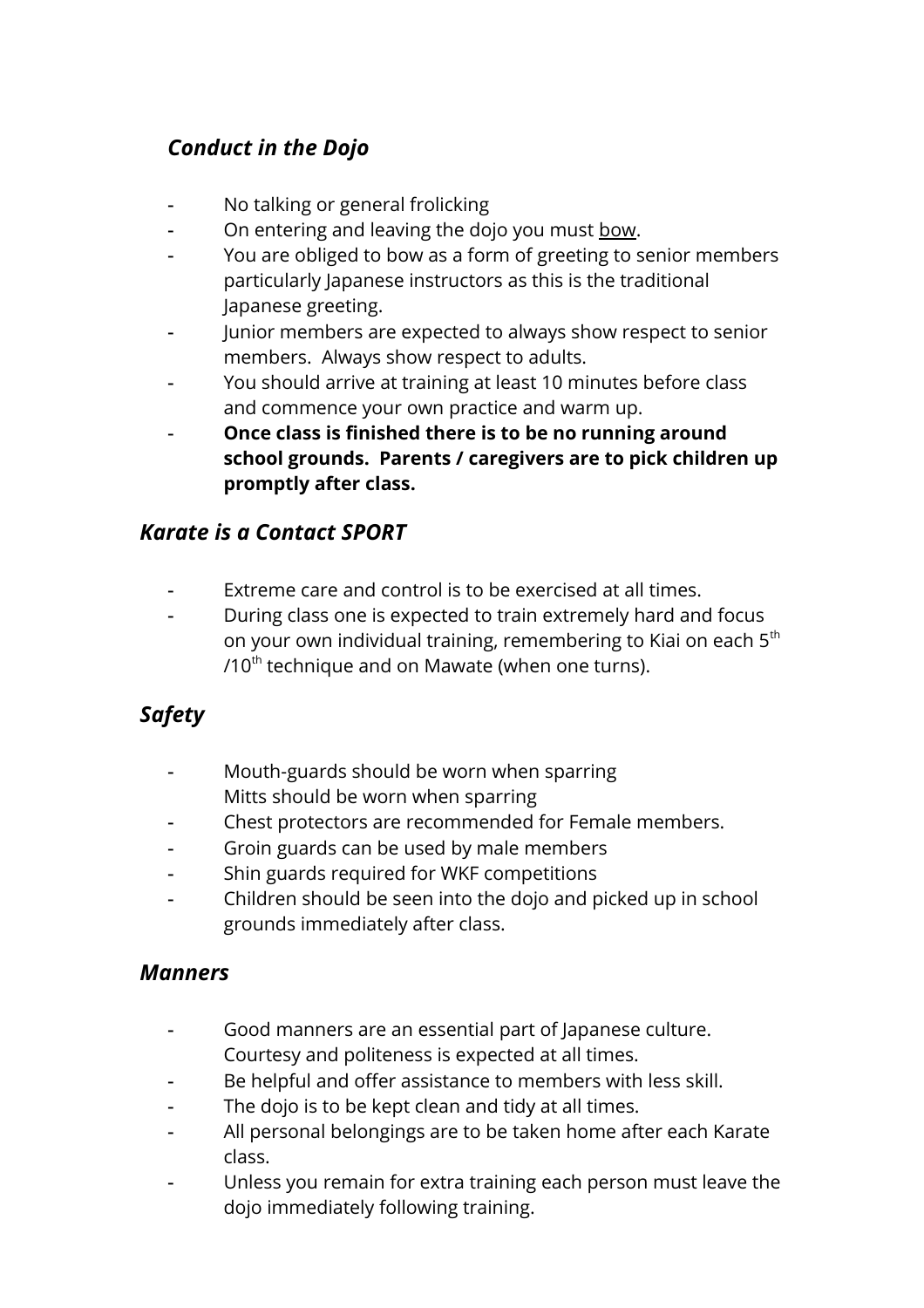# *Shotokan Karate Waikato Introductory Terminology*

| <b>3 Building Blocks of Karate:</b> |                                                                                                                                    | Kion                                    | <b>Basics</b>                                              |  |
|-------------------------------------|------------------------------------------------------------------------------------------------------------------------------------|-----------------------------------------|------------------------------------------------------------|--|
|                                     |                                                                                                                                    | <b>Kata</b>                             | Forms                                                      |  |
|                                     |                                                                                                                                    | <b>Kumite</b>                           | Sparring                                                   |  |
| Stances:                            |                                                                                                                                    |                                         |                                                            |  |
| Hei-soku-dachi                      | Feet together. This is usually a transitional stance, although<br>it is used as the ready stance in some kata.                     |                                         |                                                            |  |
| Musubi-dachi                        | Heels together, toes open at about 45 degrees. This stance<br>is used to perform the formal respectful bow, rei.                   |                                         |                                                            |  |
| Hachiji-dachi                       | Natural Stance. The feet are at the shoulder width, toes<br>open at about 45 degrees. This is the basic ready stance in<br>Karate. |                                         |                                                            |  |
| Heikō-dachi                         | The feet are at the shoulder width, and their outer edges<br>are parallel.                                                         |                                         |                                                            |  |
| Zen-kutsu-dachi<br>leg              |                                                                                                                                    |                                         | Front stance 70% weight on front leg 30% weight on back    |  |
| Ko-kutsu-dachi                      | Back stance 40% weight on front leg 60% weight on back leg                                                                         |                                         |                                                            |  |
| Kiba-dachi                          | Horse stance                                                                                                                       |                                         |                                                            |  |
| Kamae                               | Get ready to fight                                                                                                                 |                                         |                                                            |  |
| Strikes:                            |                                                                                                                                    |                                         |                                                            |  |
| Oi Tsuki                            | Basic punch                                                                                                                        |                                         |                                                            |  |
| Mae Geri                            | <b>Basic kick</b>                                                                                                                  |                                         |                                                            |  |
| <b>Blocks:</b>                      |                                                                                                                                    |                                         |                                                            |  |
| Age Uke                             | <b>Rising Forearm Block</b>                                                                                                        |                                         |                                                            |  |
| Soto Uke                            |                                                                                                                                    | Outside Forearm block from ear level    |                                                            |  |
| Uchi Uke                            | Inside block from belt                                                                                                             |                                         |                                                            |  |
| Shuto Uke                           | Knife-edge block                                                                                                                   |                                         |                                                            |  |
| Gedan Barai                         |                                                                                                                                    | Kick Block/Downwards Block              |                                                            |  |
| General Japanese used in class:     |                                                                                                                                    |                                         |                                                            |  |
| Kia                                 | Shout                                                                                                                              |                                         |                                                            |  |
| <b>Naotte</b>                       | Relax in place                                                                                                                     |                                         |                                                            |  |
| Zanshin                             | Awareness                                                                                                                          |                                         |                                                            |  |
| Yoi                                 | <b>Ready Position</b>                                                                                                              |                                         |                                                            |  |
| Mate                                | Turn around                                                                                                                        |                                         |                                                            |  |
| Kamae                               |                                                                                                                                    | Enter stance/position, fighting posture |                                                            |  |
| Waza                                | Technique                                                                                                                          |                                         |                                                            |  |
| Kime                                | Focus                                                                                                                              |                                         |                                                            |  |
| Waza                                | Technique                                                                                                                          |                                         |                                                            |  |
| Tai Sabaki                          | Swivel                                                                                                                             |                                         |                                                            |  |
| Hanmi                               |                                                                                                                                    | Example blocking age-uke                | This means half-front facing position, the position taken. |  |